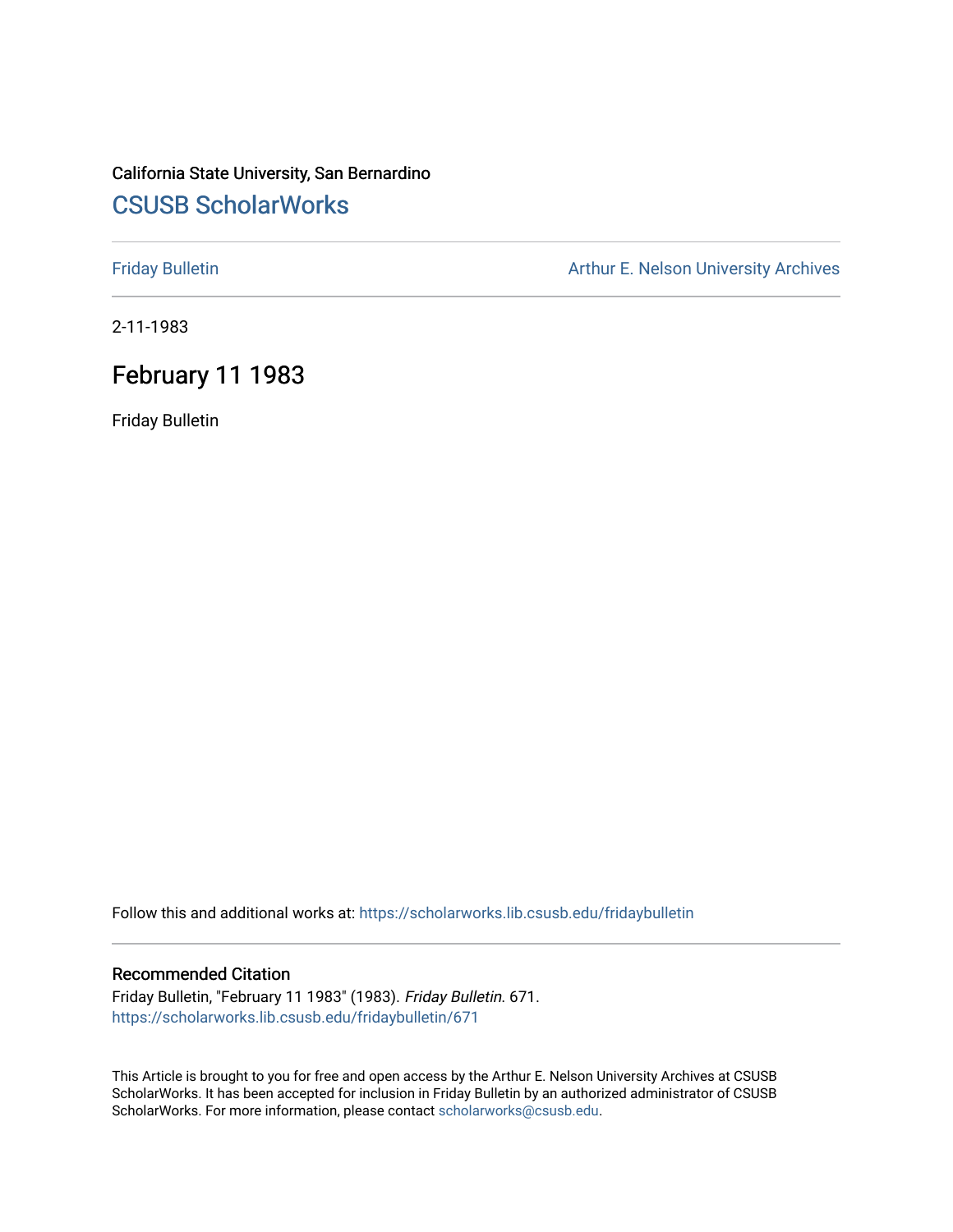



February 11, 1983

**CAL STATE, U OF R MUSICIANS** A symphony band with musicians from the Uni-<br>To Perseasy Teneries To Wassexty of Redlands Wind Symphony and the Cal TO PERFORM TRIBUTE TO WAGNER **The State, San Bernardino Wind Symphony and the Cal** bresent a centennial tribute to Richard Wagner

Sunday at both colleges. Titled "Wagner for Band," the concerts will begin at 3 p.m. in the Memorial Chapel at the University of Redlands and at 8:15 p.m. In the Recital Hall here. The afternoon concert is free. Admission to the evening program is \$3 general, \$1.50 students, with tickets available at the door.

Conductors James Jorgenson and Keating Johnson (Music) will lead a program of transcribed Wagner excerpts to mark the 100th anniversary of the composer's death Feb. 13, **1883.** Concert sections from "Lohengrin," "Tannhauser," "Tristan und Isolde," "Die Meistersinger," and "Die Gotterdammerung" will be performed.

**BLACK HISTORY WEEK EVENTS BEGIN MONDAY** 

which begins at 7 p.m. in the Recital Hall. Admission to all events is free except the dance, which has a \$1 per person charge. A performance by Shades of Black, an acting troupe from Riverside, will begin Black History Week activities sponsored by the Black Student Union next week. The troupe will perform two one-act plays during their show,

The Rev. Billy G. Williams of the Metropolitan Missionary Baptist Church in Redlands and Councilman John D. Hobbs of San Bernardino will speak during a program at 5:30 p.m., Tuesday. Denise Benton (Upward Bound) and Elva Williams, wife of the Rev. Mr. Williams, will be soloists in the Multipurpose Room of the Student Union.

A dance, with music by the D.J. group R.B. Conclusive Inc., is planned from 9 p.m. to 1 a.m., Thursday, in the Multipurpose Room.

Concluding the week's activities will be a Gospel Concert sponsored by Upward Bound at 3 p.m., Sunday, Feb. 20, in the Recital Hall. The program will feature local church choirs, groups, soloists and disc jockey Ed Jenkins from KMAY and KUCR radio stations as master of ceremonies.

**FORUM WITH PRESIDENT EVANS** The faculty forum with president Anthony H. Evans RESCHEDULED FOR WEDNESDAY postponed from Feb. 9 will be held from 3 to 5 p.m., Wednesday, in the Lower Commons. The purpose of the forum, which is sponsored by the Cen-

ter for General Education, is to discuss the general education program here.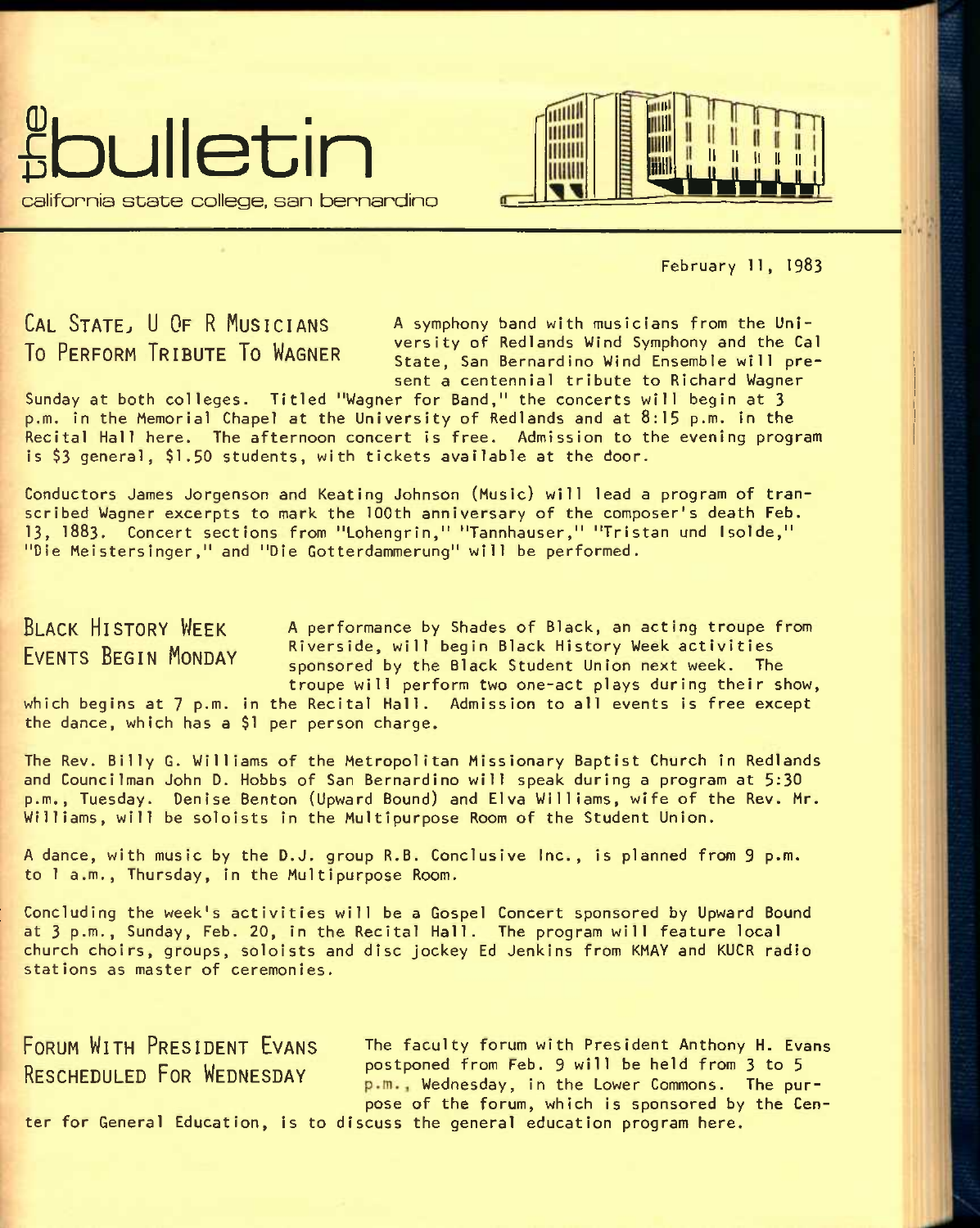**ENGLISH DEPARTMENT SPONSORING** Junior and senior high school students are ENCESSING CONTINUES INSTITUTION Invited to submit poetry and short fiction stories to the creative writing contest sponsored by the English Department in con-

junction with Academic Planning. The contest is intended to encourage excellence in student poetry and fiction writing and to recognize high school and junior high school writing teachers.

First and second place prizes of \$25 and \$15, respectively, will be awarded to students In grades nine through 12 for the short story and poetry categories. The awards for grades seven and eight will be \$20 and \$10. Details on competition regulations are available from the English Department, Ext. 7446, or Academic Planning, Ext. 7521. The deadline for entries is March 18.

**ART CLUB SPONSORING VALENTINE'S DAY SALE**  Art pieces, Including some with a Valentine's Day theme, are on sale today and Monday in the Student Art Gallery, VA 102. Hours for the sale, sponsored by the Art Club, are 11 a.m. to 5 p.m. Free coffee and refreshments will be served.

**APPLICATIONS ACCEPTED FOR** Applications for the **I983-8L** New York **city** urban **.. w ~ II r Fellows Program are being accepted. Twenty se**niors, recent graduates and graduate students are selected in nationwide competition to work in New

York City government on a full-time basis from September until June. Each fellow receives an \$8,000 tax-free stipend and travel expenses to New York City. The application deadline is March 15. Details are available from Dr. Edward Erler (Political Science), Ext. 7238, AD 179.

INFORMATION AVAILABLE ON The 11th annual conference of the National Associa-**CHICANO STUDIES CONFERENCE** tion for Chicano Studies will be held April 14-16 at Eastern Michigan University. The event will include well-known Chicana and Chicano writers, dramatists, scholars and educators. Students, professors, writers, artists, film

makers and others Interested in more Information should contact Dr. David Ross Gerling, SS 124, Ext. 7465.

College personnel will not have days off in observance of Lincoln's

**2 IN LIEUS THIS MONTH** 

Birthday, which is Saturday, or Washington's Birthday, which is Feb. 21. Instead, today (for Lincoln's Birthday) and Feb. 21 will be used as in lieu floating holidays.

The California State College, San Bernardino BULLETIN is published Fridays by the Public Affairs Office, AD 117, extension 7558. Items for publication should be received in writing by noon Tuesday.

Editor . . Jill Scanlan Calendar Items . . . Ruth Moran Edna Stelnman, Director of Public Affairs Printed In the Duplicating Center No. 23

Volume 18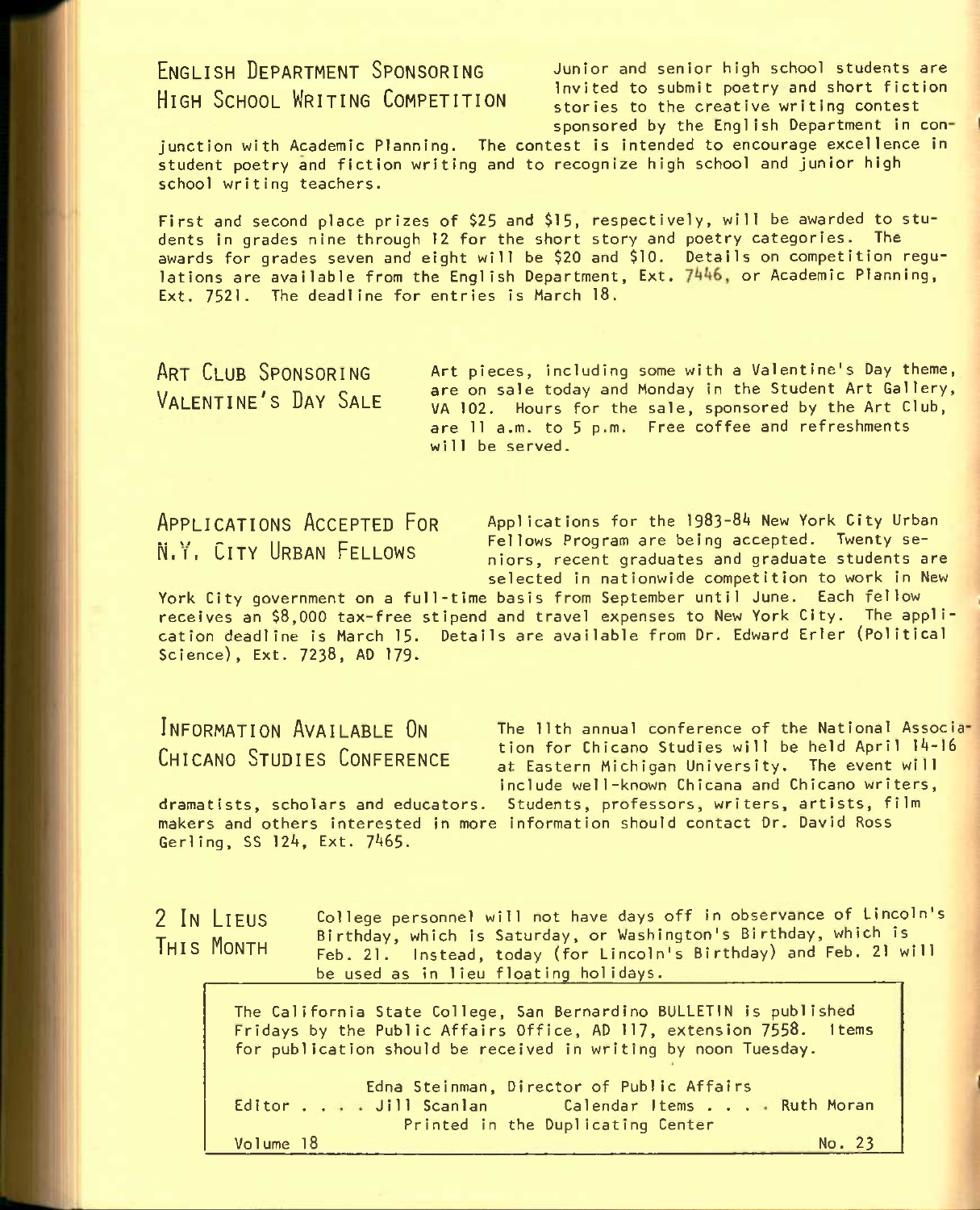**LITERACY IN THE '80S IS** "Literacy in the **'80s;** Reading, Writing and **READING CONFERENCE THEME** Technology" is the theme of the seventh annual Reading Conference Saturday, March 5. Sponsored by the School of Education and the San Bernardino

ounty Schools, this all-day event here Is expected to attract more than *kOO* educators and parents from throughout the state.

Dr. Margaret Atwell (Education) is the conference coordinator. Instructors from the college who will be speaking are: Dr. Francesca Bero, Dr. Louise Burton, Dr. Lloyd Campbell, Dr. G. Keith Dolan, Dr. James Doyle, Dean Ernest Garcia, Dr. Irvin Howard, Dr. Alison King, Dr. Ellen Kronowitz, Dr. Carolyn Kubiak, Dr. Margaret Lenz, David Neighbours, Dr. Renate Nummela, Dr. Ronald Pendleton, Dr. Sudha saletore, Dr. Robert Senour, Dr. Helena Villacres Stanton, Dr. Robert West and Dr.<br>Alvin Wolf.

Fees are \$39 for one unit of extension credit or \$25 non-credit for preregistration by Feb. 22. Walk-in registration is \$40. The fee includes lunch. Information is available from the School of Education, Ext. 7571.

OPEN HOUSE PLANNED The Associated Students will sponsor an Evening Office<br>FOR EVENING OFFICE Open house from 6 to 8 p.m., Monday and Tuesday, in PL open house from 6 to 8 p.m., Monday and Tuesday, in PL 107. Refreshments will be served.

The Evening Office, formerly called the Evening Services Office, is open during the regular academic year to assist evening students with many of the services offered during the day, such as information on college regulations, transcript requests, student support services referrals, graduation checks and parking decals.

**PLACEMENT CENTER CHARTS** The placement center has surveyed the employment **EMPLOYMENT IN EDUCATION** activity of individuals who completed credential programs here and registered for placement services during the 1981-82 academic year.

A total of 127 of the 159 registrants responded. Of the respondents, 79 percent with credentials in elementary education, 60 percent in secondary education and 82 percent in special education are employed in teaching or related jobs. This compares with a 1980-81 survey in which 84 percent of those students receiving credentials in elementary education and 60 percent in secondary education had teaching or related positions. Because of the small size of the special education program prior to 1981-82, an insignificant percentage of students was found working in that area.

The bulk of the remainder of the 1981-82 respondents are employed as substitute teachers and are still seeking positions. A small percentage--3 percent in elementary, 5 percent in secondary and 12 percent in special education--have left the tield. Many of the individuals who take substitute positions upon completion of their credentials are offered regular teaching jobs during their second or third year out of school.

Also responding to the recent survey were 79 of the 145 earlier graduates who have returned to the Placement Center for employment assistance. About one-half of these respondents are still in teaching, with the exception of those with credentials in special education, where 89 percent are still in the field.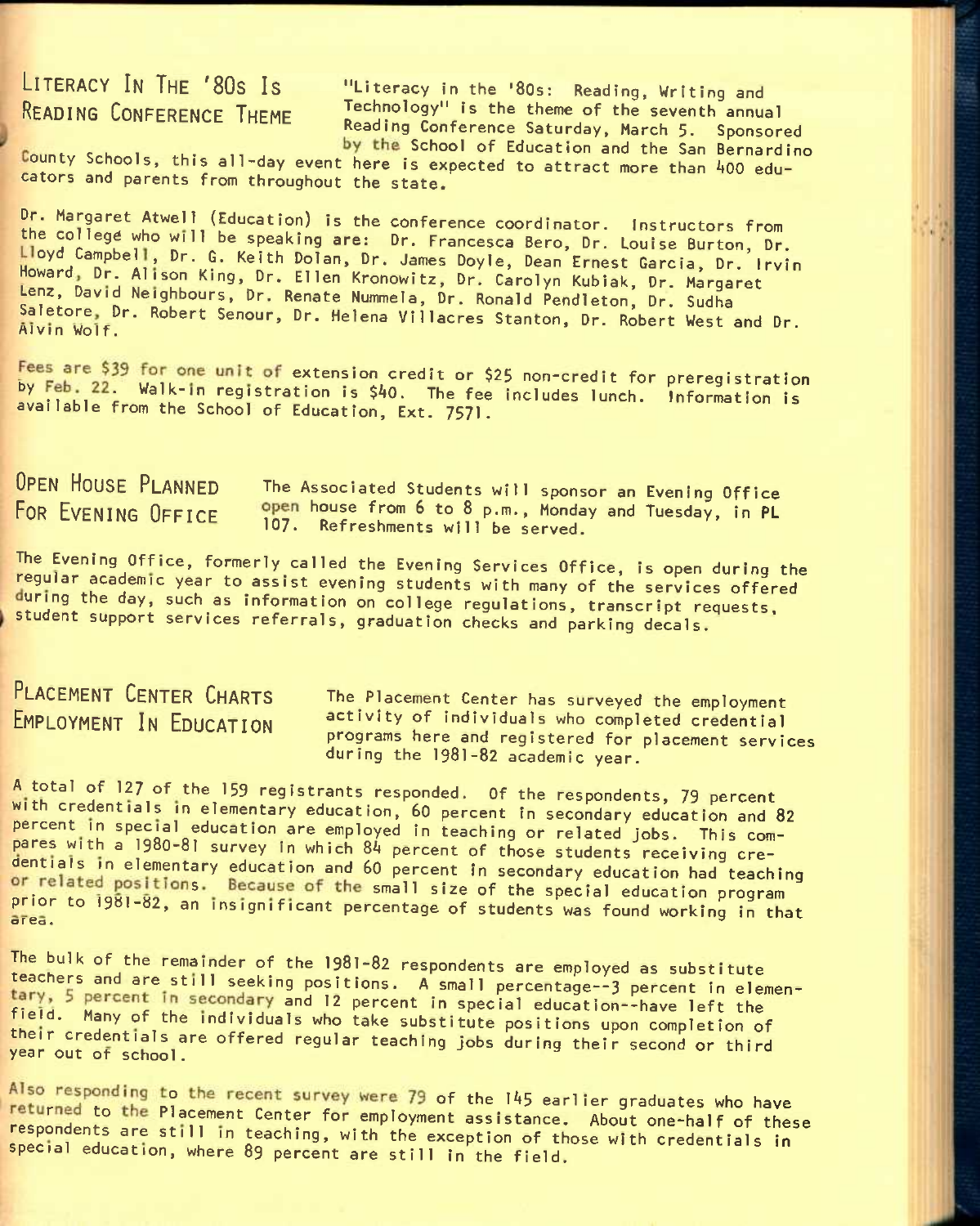**PROGRAM DESIGNED TO REKINDLE TO** prepare for administrative roles in educa- MATH TEACHERS' ENTHUSIASM tion and to rekindle their enthusasm for their field, 12 math teachers from area high schools are participating in a special program of work-

shops here. Dr. Robert Stein (Mathematics) is director of the project, "Academic Excellence in High School Math," which is funded by a \$23,000 grant from the Chancellor's Office. Dr. Pamela Clute, an education and math instructor at UCR, is assist-<br>ing.

A purpose of the program is to help stem the flow of math teachers out of the classroom and into higher paying Jobs in industry by introducing the participants to new and fun ways to apply math. Another goal is to encourage them to think about larger educational issues, such as curriculum and the use of computers in education, so they will be able to take leadership roles in the future.

BOOKS Dr. Helene Koon (English) edited and wrote the introduction to a book titled Death of a Salesman: A Collection of Critical Essays, which was published this month by Prentice-Hall. It is part of the series on 20th century interpretation.

Dr. Elinore H. Partridge (English) has a book titled American Prose and Criticism, **I82O**-I9OO: A Guide to Information Sources, part of a series of bibliographic texts on literature, published by Gale Research Co. In addition to compiling the bibliography portions. Dr. Partridge wrote the introduction and the essays on the authors.

**NOTEWORTHY** Johnnie Ann Ralph (Library) has been elected chair of the Ad Hoc Committee for File Enhancement for the CSU Library Advisory Committee.

SPEAKING OUT Dr. Terrell Manyak (Business Administration) talked about "Labor Laws, Employee Relations, Hiring and Firing" to members of the National Executive Housekeepers Assn. Feb. 10 in Ontario.

Dr. Reginald Price (Physical Education and Recreation) gave a seminar Feb. 8 at Serrano Village as part of the Village's Living-Learning Series.

Dr. Robert Senour (Audio-Visual) spoke about "The Future--What Are You Doing for Kicks '86-'96?" to the Las Famtlias Parent Participation Group at the First Congregational Church in San Bernardino Feb. 9.

Dr. Alexander Sokoloff (Biology) lectured on and disected mollusks for a sixth grade class at Roosevelt School in San Bernardino Feb. 4.

**ARTICLES** Dr. Thomas Meisenhelder (Sociology) has a paper, "An Essay on Time and the Phenomenology of Imprisonment," accepted for presentation at the 1983 American Sociological Assn. meetings in Detroit in August.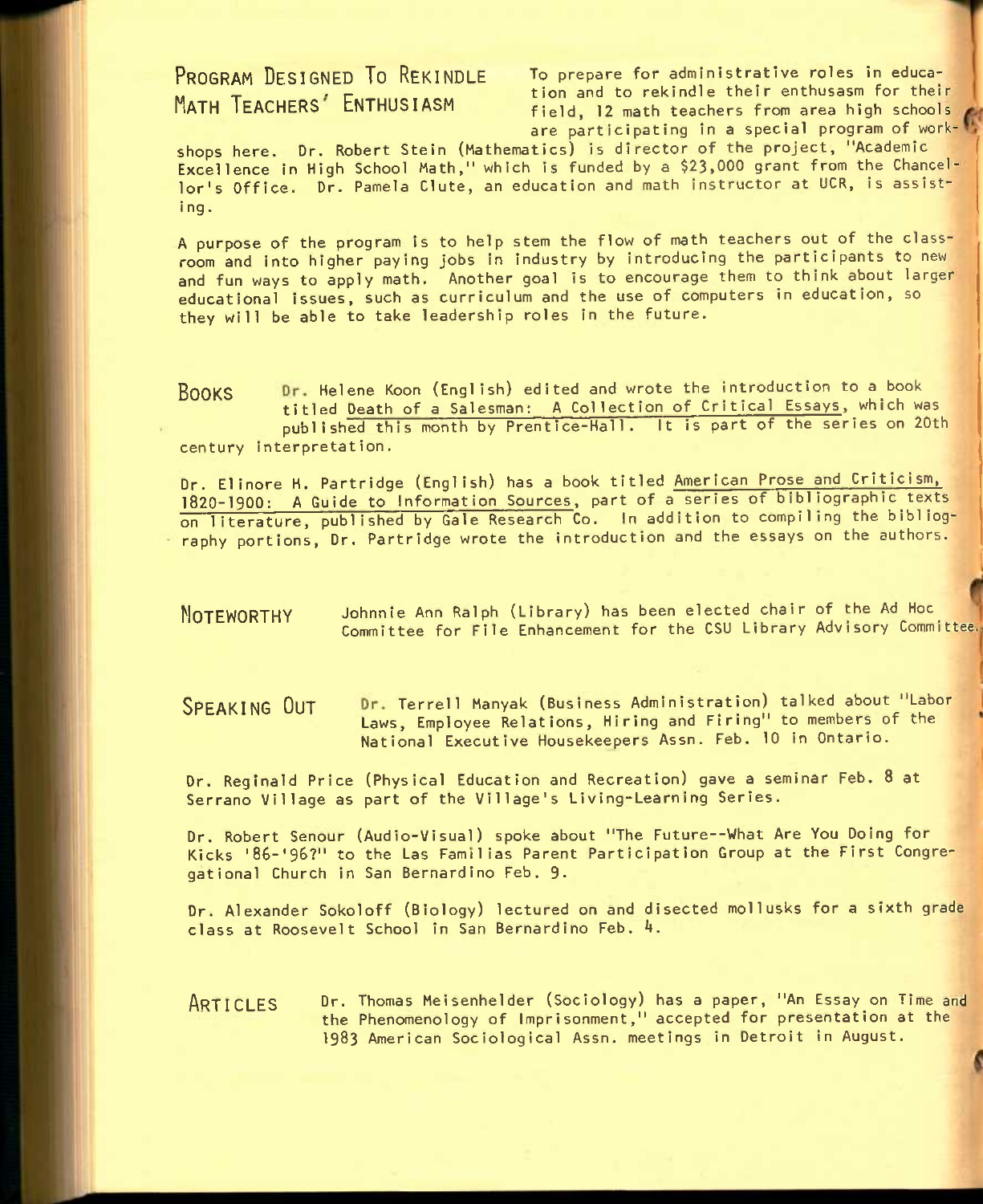HEALTH TESTING UNIT The Health Examinetics mobile health testing unit will be **P -P -P on campus for the annual health screening program spon-**<br>On CAMPUS THURSDAY **Research Line ASSUP on Thursday** Testing will be conducted sored by ACSUP on Thursday. Testing will be conducted from 10 a.m. to 7:15 p.m. on the quad adjacent to the Ad-

ministration Building. Testing is free for ACSUP insurance plan members. Information on costs for non-members is available from George Brundrett (Personnel), Ext. 7205. Appointments for tests may be made by calling (800) 542-6233.

### **PROFESSIONAL OPPORTUNITIES**

The California State University--vice chancellor for development and public affairs; apply by Feb. 28. More information is posted on Bulletin Board near the Faculty Senate Office, AD 169.

Desert Studies Consortium--caretaker; apply before Feb. 22. Information is available from the Bureau of Land Management,  $(714)$  351-6405.

**COLOR BROCHURES ARE AVAILABLE**  The college's first student recruitment brochure with fullcolor pictures has arrived from the printers and is available from the Relations with Schools or Public Affairs Offices. The color photos were taken by Carey Van Loon (AV).

**IN SYMPATHY** The college community extends sympathy to Dr. Gloria Cowan (Psychology) on the death of her father. Dr. Maurice Chodosh, Feb. 6 in West Palm Beach, Fla.

### **PERSONNEL**

LEFT THE COLLEGE Susan Pikitch Secretary B School of Humanities

### **EMPLOYMENT OPPORTUNITIES**

(Positions contingent on funding availability. Applications will be accepted from 2 p.m. today until 2 p.m., Feb. 25.)

ACTIVITIES Clerical Assistant 1IB--\$1087-\$1283/ mo,; full-time, temporary to May 30; appointment may be extended to Aug. 31, 1983; available immediately.

PUBLIC SAFETY Public Safety Officer--\$1740-\$2094/mo.; full-time, permanent; available immediately.